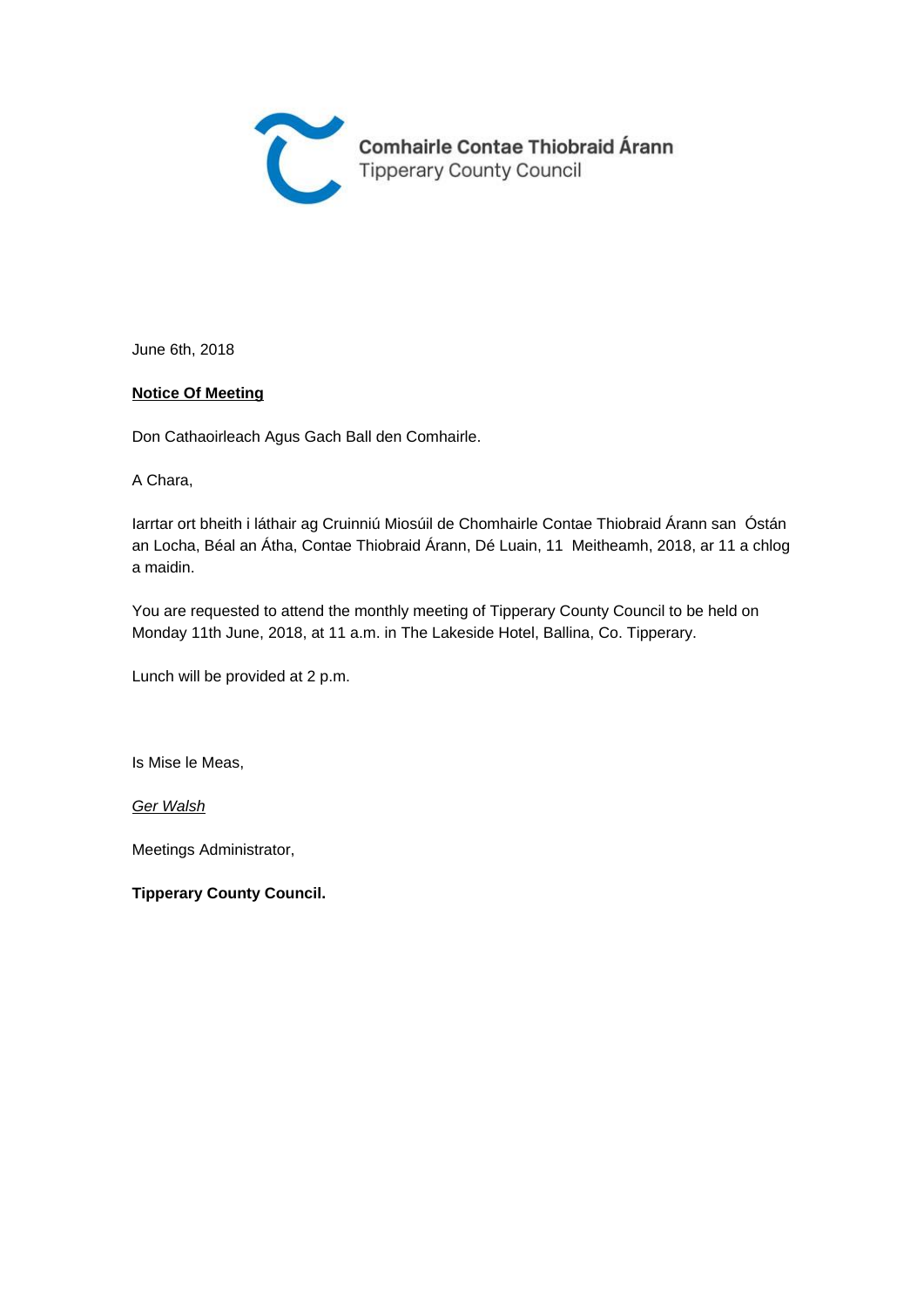# **Agenda**

#### **Consideration of Minutes**

# **1.1 Minutes of Council Meeting held on the 14th May, 2018**

#### **Conferences / Seminars / Training**

- **2.1 Approval to Attendance**
- **2.2 Reports on Conferences**

**Business prescribed by Statute, Standing Orders or Resolution of the Council** 

- **3.1 Casual Vacancy Co-option to fill vacancy in membership of Tipperary County Council - Report attached**
- **3.2 Section 183 Notice Disposal of land at Newtown Anner, Clonmel, to Joe Houlihan**
	- Land no longer required by the County Council

# **3.3 Section 183 Notice - Renewal of Lease of Lands at Gortnahoe to Gotnahoe Youth Development Association**

Renewal of Lease to Gortnahoe Youth Development Association

# **3.4 Section 183 Notice - Disposal by lease of a Telecommunications Ground Lease in Cashel Fire Station, Ladyswell, Cashel to Shared Access Limited.**

To install and/or to facilitate the installation of Electronic Communications Apparatus on the site.

## **3.5 Section 85 Agreement - N.52 Rivertown Pavement Scheme**

- Agreement between Offaly County Council and Tipperary County Council.
- **3.6 Consideration of Annual Report 2017 in accordance with Section 221 of the Local Government Act, 2001. (Report attached)**

**Consideration of Reports and Recommendations**

# **4.1 Consideration of Management Report as per Section 136 (2) of**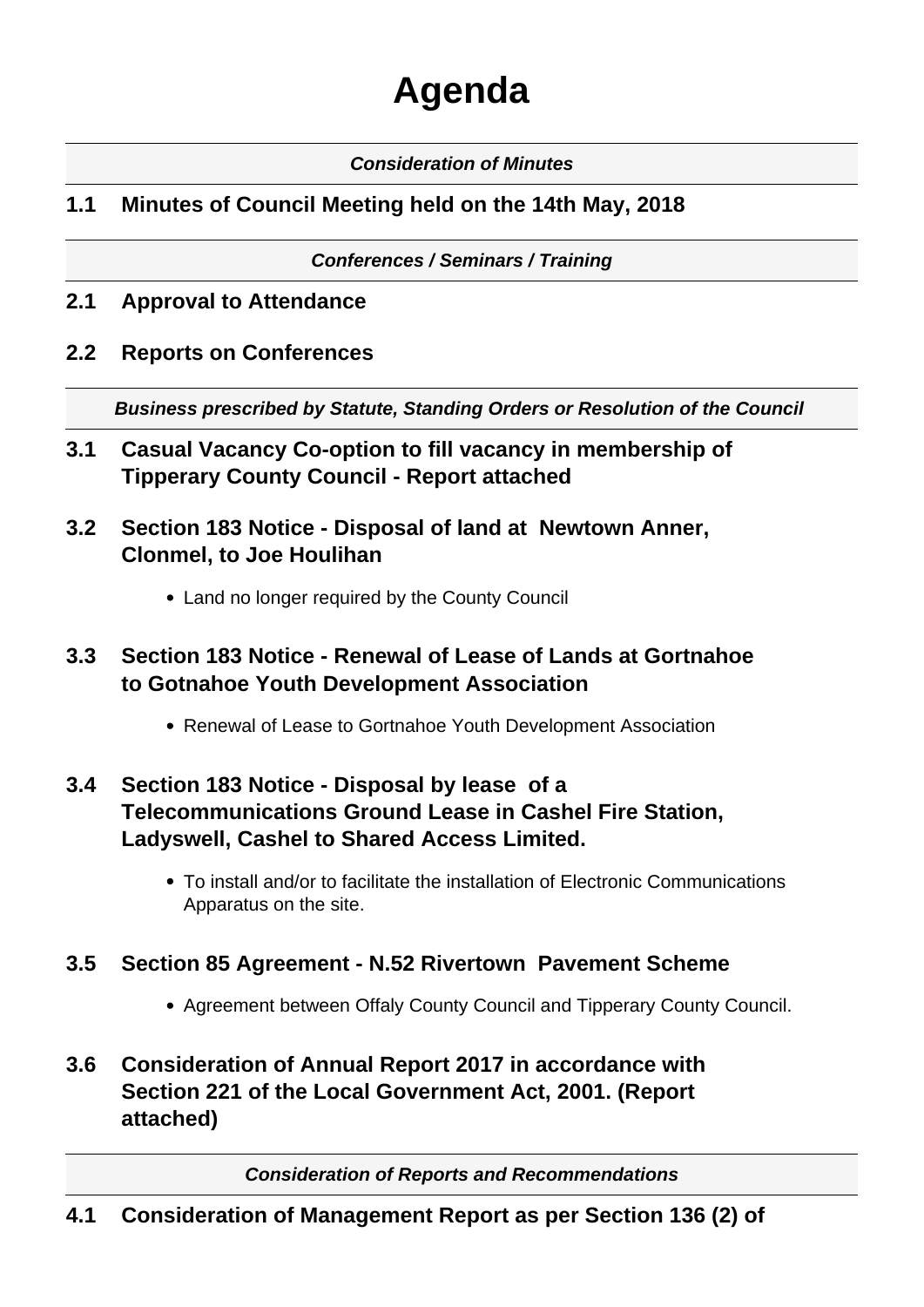# **the Local Government Act, 2001, as amended by the Local Government Reform Act, 2014 - report attached**

- Community & Economic Development
- Water Services
- Environment
- Housing.
- Corporate Services

## **4.2 Audit Committee Report**

- Report pursuant to Section 121 of the Local Government Act, 2001, as amended by Section 60 of the Local Government Reform Act, 2014. - attendance by Oliver Killeen, Tipperary County Council Audit Committee.
- Annual Report 2017.

## **4.3 Waste Presentation Byelaws - Report attached**

• Presentation by Phillippa King SRWMO

## **4.4 Energy Action Plan Update**

• Presentation by Paul Kenny TEA

## **4.5 Litter Management Plan - Report Attached**

#### **To receive Presentation or attendance by outside bodies**

#### **5.1 Tipperary PPN (Public Participation Network)**

• Presentation by Ms. Avril Wilson, PPN Co-ordinator and Ruth Smith Secretariat Member (1pm)

**Chief Executive / Delegated Officers Orders**

#### **6.1 Consideration of Orders for the period to the 31st May, 2018**

#### **Notices of Motion (Tipperary County Council Functions)**

# **7.1 Cllr. P. English (Ref 1306)**

That Tipperary County Council review its housing tenant handbook and housing maintenance policy, as a number of tenants are unable to afford certain repairs to the houses they are renting from this Authority.

# **7.2 Cllr. J. Hogan (Ref 1370)**

I am calling on Tipperary County Council to liaise with the Gardai and evict Council tenants convicted of sale or supply of Drugs. Many young lives are being destroyed by those reckless individuals who deal in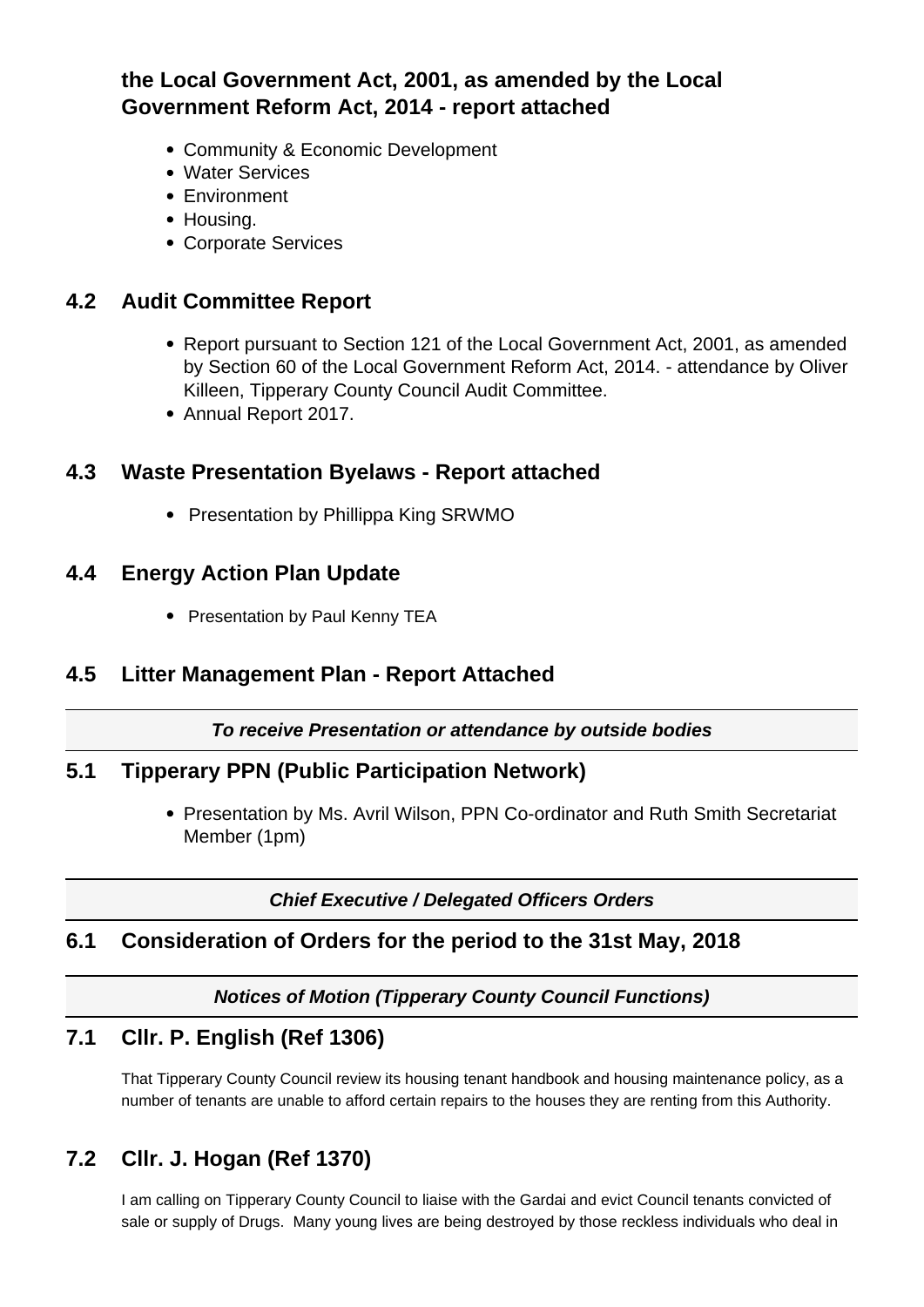drugs. We need to use our powers to send a clear message that Tipperary County Council will join the fight against drugs.

# **7.3 Cllr S. Ambrose (Ref 1377)**

That members of Tipperary County Council are given an update regarding the work of the inter agency team that was established as a result of the recent increase in the mistreatment of horses across County Tipperary. Simultaneously, that we write to the Minister of the Environment looking for him to address this matter through legislation at Government level.

# **7.4 Cllr. M. Anglim (Ref 1375)**

I call on Tipperary County Council to write to the Minister for Environment, Planning and Local Government asking for legislation to be brought forward quickly, to make it an offence for a person under 18 years of age to be on an unregistered uninsured horse drawn carriage (Sulky) either alone or accompanied in a public place.

**Notice of Motions ( Non-Tipperary County Council Functions)**

## **8.1 Cllr M. Browne (Ref 1376)**

That this council calls on the government to expel the Israeli ambassador with immediate effect, after his country's slaughter of innocent Palestinians.

#### **Correspondence**

## **9.1 Reply dated 28th May, 2018 from Minister Regina Doherty, TD re NOM 1340**

• Bereavement Grant

#### **9.2 Local Government Funding Consultation Process**

Local Government Funding (Baseline) Review – Methodology for the Allocation of Local Government Funding

## **9.3 Reply dated 10th May, 2018 from Minister Simon Harris re NOM 1048**

• Regional Health Forum Committees (NOM 1048)

#### **Resolutions from Other Local Authorities**

#### **10.1 Waterford City & County Council**

That Waterford City & County Council calls on the Minister of Health to include those that are not Children or Young Adults in the provision by the HSE of Free Style Libre to sufferer's of Thpe 1 Diabetes.